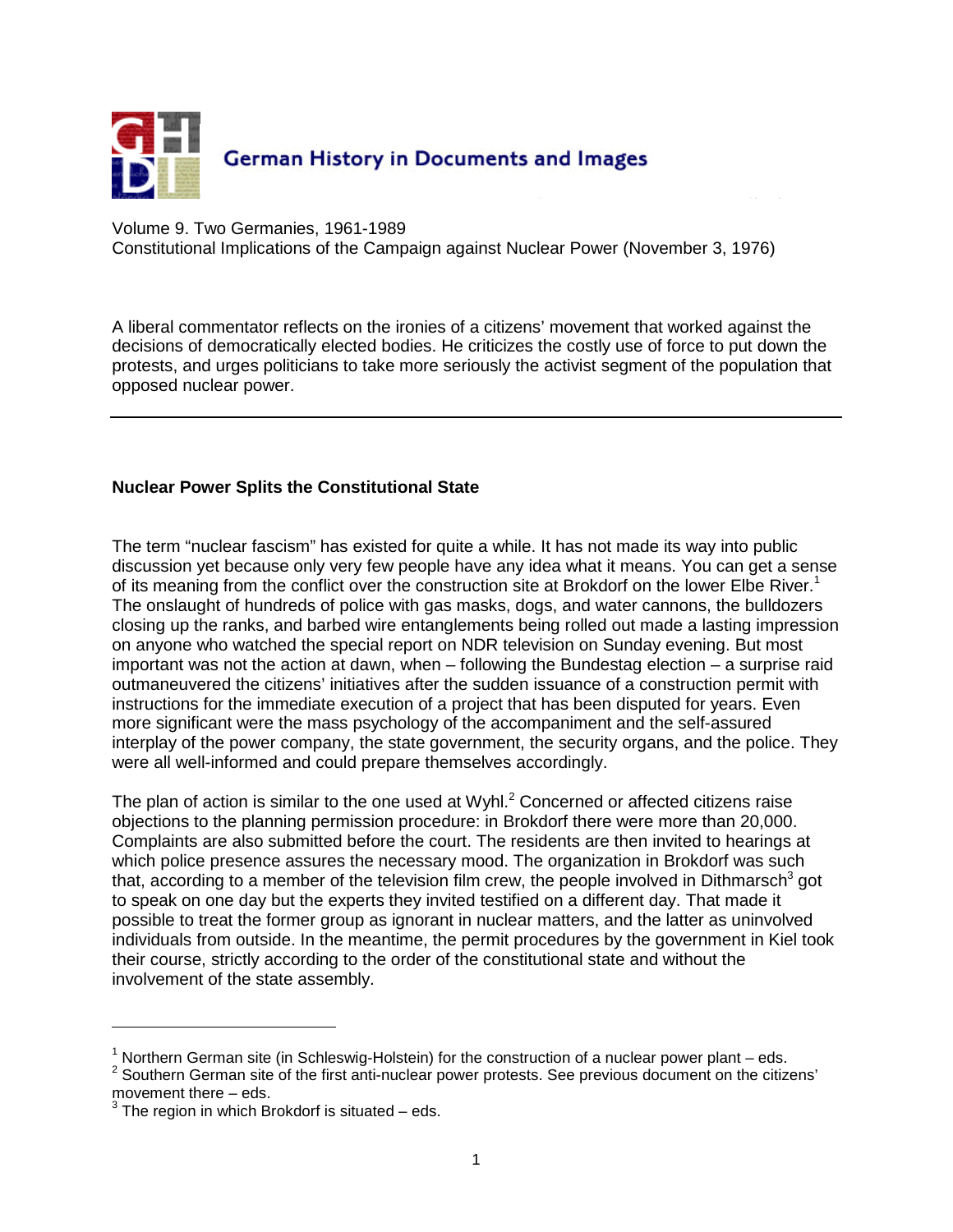That is not provided for, as the responsible social minister [Karl-Eduard] Claussen explained. Questions regarding nuclear power plants are to be treated by the executive alone, which – except for industry – has no one to contact, however, unless citizens' initiatives are formed. But these are treated as not legitimate. They are not provided for by the constitutional state. Or to be more precise: They are not provided for by the law and order state [Gesetzes- und Verordnungsstaat. And even if the Basic Law guarantees that all Germans have the right to assemble peacefully and unarmed, there is no government that is in any way required to attend to such assemblies.

Instead, the unwavering, organized communists attend to them. They mingle as little groups among thousands of all kinds of demonstrators. The press office of the Northwest German Power Plant could thus easily publicize that the demonstration was "organized well in advance" by militant communists. And the security organs promptly determined that there were 150 communists among 5,000 demonstrators: Even their distancing themselves from these activists didn't help the spokespeople of the nonviolent "Lower Elbe Environmental Protection Citizens' Initiative" – a pastor from Bremen and a local farmer (CDU). The power plant corporation announced that its security measures had proved justified in view of the radicals and because the citizens' initiative could not keep the demonstration under control, and it was expected that they would continue the struggle only with the means of a constitutional state. Meanwhile the ditch around the construction site was widened to eight meters [26 feet] and barbed wire was spread out "to protect children playing."

The effort to defend the construction site has so far cost two million marks. These will one day be added to the many millions of investment costs for the first construction stage. This volume of money will carry weight if a court has to rule on complaints or if authorities have to decide whether or not the next construction stage can begin. Such policies of a fait accompli and millions that have been cemented in, which first exploit the state in all its institutions and then make it powerless, are what call the citizens' initiatives to action. The case of Wyhl has shown how hard it is for them to fight the courts for a little more leeway in the face of governments addicted to industrialization, business-smart electricity companies, and unions intoxicated by all the jobs.

If there are some communists among the demonstrators, companies and authorities enjoy taking the opportunity to discredit a democratically permitted free expression of opinion without any further arguments. First, it should be asked if communists in our country represent the legendary sourdough that – added in small amounts – makes any protest action by assembled democrats irrelevant. Minister President [Gerhard] Stoltenberg told the state parliament in Kiel they could be pleased that the police action at dawn near Brokdorf secured the procedures of a constitutional state.

If heads of governments – in the face of unrest among their constituencies due to the threat posed by the unknown consequences of the construction of a nuclear power plant – can come up with nothing better than this naïve joy over a constitutional state, then it is high time for the parliaments to finally secure more rights in the question of nuclear power. The people are no longer so simple-minded that they will continue to listen to fairy tales about the threatening scarcity of energy while the chemical industry declares its disinterest in the question of storing radioactive waste, the electricity companies feel no responsibility, and the governments continue to do nothing but threaten a ban on permits for additional nuclear power plants.